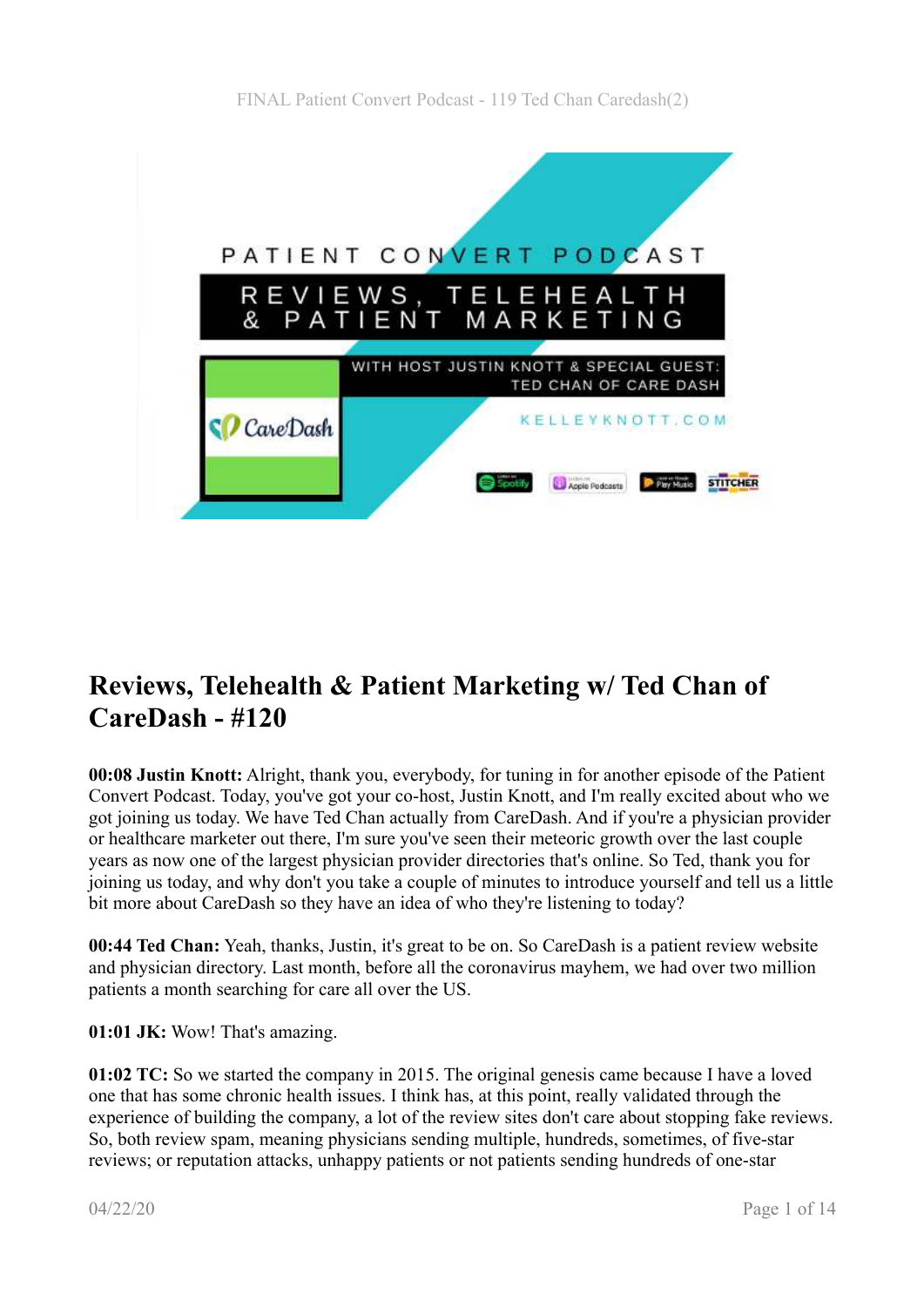attacks. I think, actually, if you scrutinize the review sites that existed two or three years ago, and we're indexing top five in Google, you would have seen that they really didn't care. And that, I think, impacts the patient-physician trust dynamic, since these are... I think 80% of patients are Googling their doctor, and having bad information up there impacts that dynamic.

**02:07 TC:** So the original idea was we would use artificial intelligence and machine learning tools to weed out fake reviews and overlay interesting datasets to make the healthcare experience more transparent, to make our site most useful. So we started the company in 2015, we launched in 2016. And for two years, we had no traffic. So imagine going to your board. In '17, we had less than 10,000 people, I think for the whole year on the site. But in 2018, I think we were getting more reviews, some of our value-added features were coming online. And since then, it really, I think, you used the word "meteoric", Justin, it really has been meteoric growth. Last February, 30 days, we had two million patients on the site.

**02:58 JK:** Yeah, that's amazing. It really has. That's why I said when I introduced, all healthcare marketers should be really familiar because when it comes down to... You all have really become part of the narrative when it comes to claiming physician provider listings. You've gotta know that you made it, for sure, when, as a healthcare marketer, you've become part of the non-negotiable conversation when it comes to claiming provider listings is obviously, you've got Healthgrades and Vitals who've been around for a while, and some of these other large physician directory listings. But CareDash has really become a household name in the aspect of if you want to get visibility for your providers and you wanna make sure that you're getting as much domain authority pumped back to the website, that you've gotta be claiming their CareDash directory, which has gotta be just huge for you all now that you've made it there.

**03:51 JK:** And I think a follow-up for that, as you alluded to it really quickly, we find, I know as somebody who offers review generation as a service, there's a lot of trepidation and fear when it comes to growing reviews from a provider standpoint and doing it, we're talking, obviously, outside of COVID because that's been shut down for Google My Business right now. But just in general, can you talk to the importance of building reviews? 'Cause obviously, unfortunately, there's potentials for patients not understanding their insurance and getting a bill, and lashing out at providers, but I just find it so critical. But a lot of providers just wanna look the other way and just ignore reviews. But they play such an important role now in search, as well as research, when it comes to patients. Talk a little bit about why they need to be focusing on growing their reviews as a provider.

**04:44 TC:** Yeah, I think the way I look at it is CareDash and the other review sites are part of the patient journey on the web. So everyone's Googling their doctor or practice. And the behavior that we really see, we've got a web panel, so we could see how some of our... How some  $[05:03]$ arrive on our site, are getting there. So what we see is the patient searcher is putting in the query, the practice, the doctor name, and they're... Or a sort of a structured search query like "top primary care physician" and "Corpus Christi". And they're literally looking at every page with reviews. And Google's the UI, they're going back, hitting back after they look at the page, or looking at a few pages on the site and building a mental model in deciding whether this is the provider they want to book an appointment with, to keep. So the engagement, so we get... In a month, where we get about two million folks on the site, we'll send out over 100,000 clicks and calls to physician websites or phone numbers... Look, to get discovered on a site like CareDash or any other directory, I think one of the first things folks are looking for is reviews.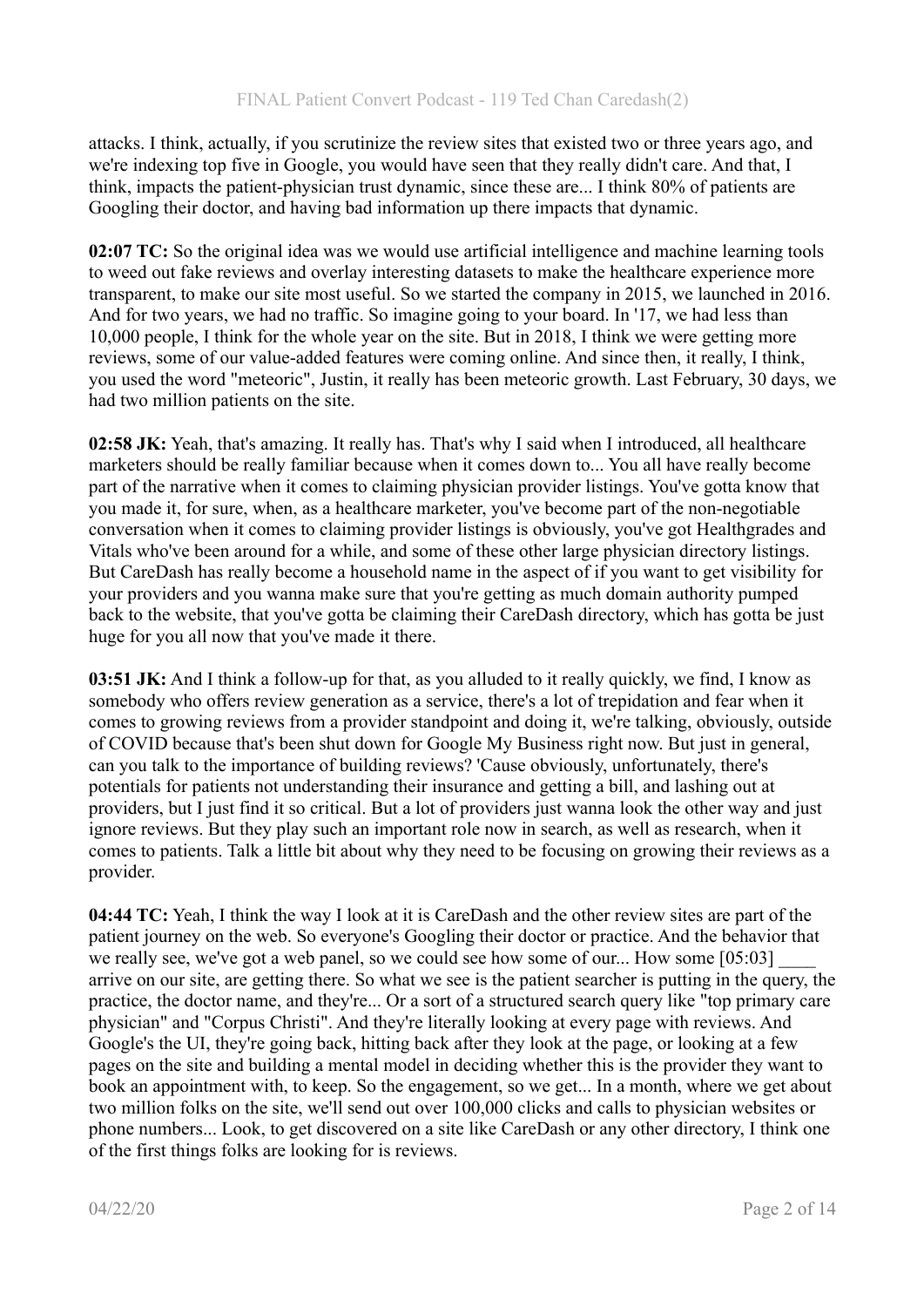**06:20 TC:** Our sort is based on strong reviews and strong biographies and headshots. Reviews are a starting point. But having strong bios helps a patient or a prospective customer get a more profound sense of who the physician is, what their expertise is. I think that's really important in that process to have those profiles completed, or you're completely missing out. CareDash profile is free. [chuckle] So...

**06:50 JK:** No excuse not to have it, going out and claim...

**06:53 TC:** Or to have your... Pay your agency a very fair price to have it optimized.

**07:00 JK:** Yeah. I couldn't agree more. What have you seen, because I know obviously the marketer and the marketing analytics side of me is really curious. But I think it could even lend, from a curiosity standpoint, as far as what providers need to be focused on from a search optimization standpoint, what have you all seen from the backend search query as COVID has grown over the last couple of weeks? Have you seen any interesting analytical search trends either how people are finding the site or once they're on the site, what they're searching for, as comparative to maybe historically, say, going back to 2019, have you seen anything interesting in that data?

**07:42 TC:** Yeah. I think the two biggest queries that we are seeing way more of are telehealth and emergency.

#### **07:51 JK:** Yep.

**07:52 TC:** So, telehealth makes sense. A lot of folks are trying to avoid going to these practices where they at least believe there's lots of germs and lots of... Or less social distancing because folks are in and out. For us, we've actually seen an overall drop off in traffic, because we get so many of the queries that are right before or right after appointments for doctor names and practices. So, right now, since people aren't doing that sort of normal, routine care, those queries aren't happening at nearly the same volume. So, we've seen a huge lift in telehealth. And then emergency is an area that's way up. The big one we're seeing is emergency dental.

**08:39 JK:** Interesting.

**08:40 TC:** So, I wish we were a little bit... Actually a little bit stronger there. But we set out some ways to get people to places where they can get emergency dental. Actually, 1-800-DENTIST has, in this context, been great, because they have a large network and they can match you with insurance. And they at least seem to get some pings as to who's open and who's treating patients and who's not.

## **09:08 JK:** Interesting.

**09:09 TC:** And then the one other one I'll mention is... I think the saddest one I've seen and one that worries me the most is queries around loneliness.

## **09:17 JK:** Yep.

**09:20 TC:** So we're up on teletherapy search which...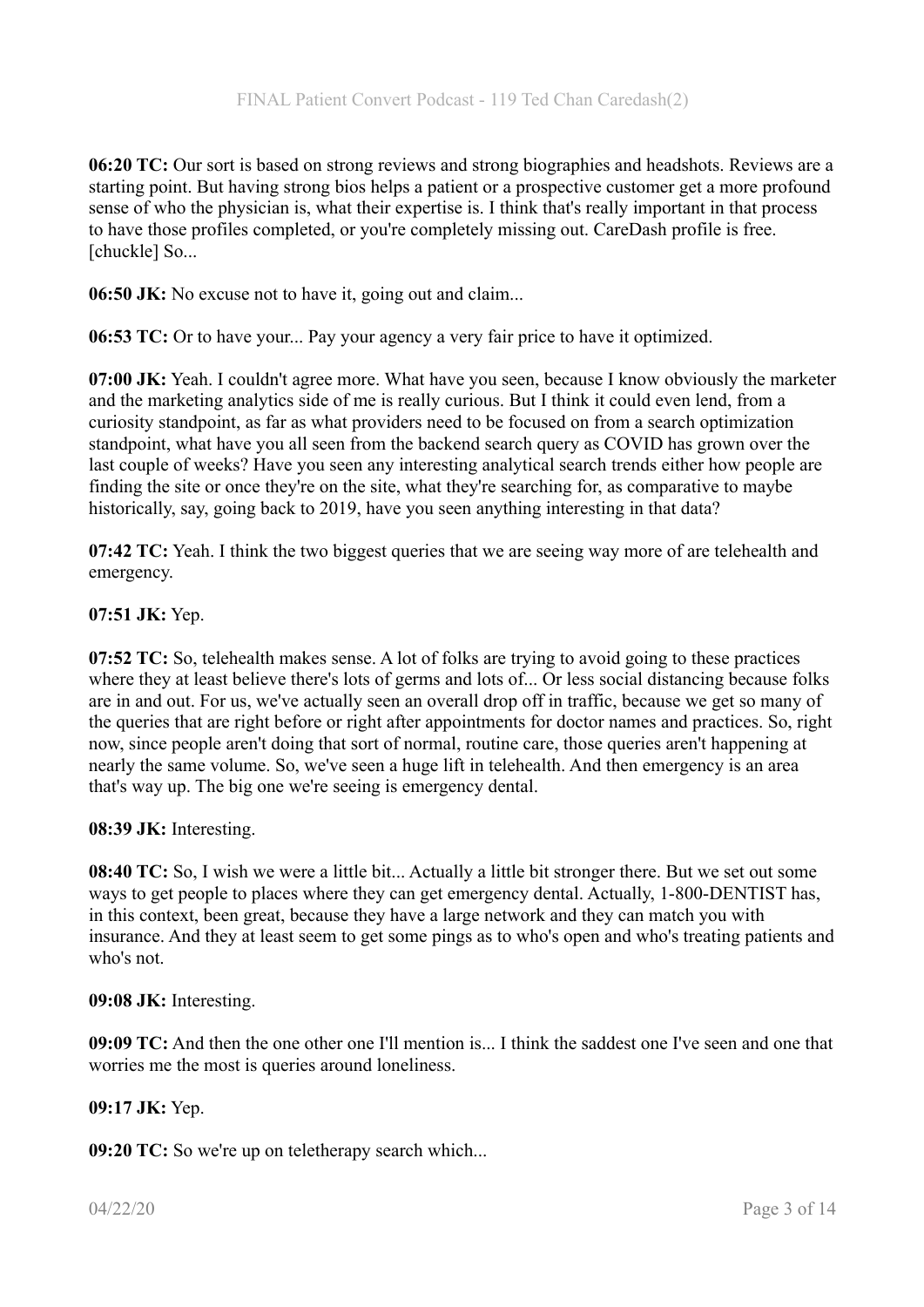**09:22 JK:** That's what I was gonna ask, is the mental health space, I would imagine, has grown. 'Cause I know even on a client level for us, that's been one of the easiest transition from a B2C marketing standpoint is now, without geographical borders, psychiatrists and mental health therapists can see people really all across the country. So you've seen that area grow a lot?

**09:46 TC:** That area has grown a lot. We indexed really high. We typically index in the top five for therapy.

**09:55 JK:** Mm-hmm. Yep.

**09:58 TC:** So that's one place where the trend is crystal clear of people looking for mental health... And I think it's not just loneliness, I think it's a... It's just a stressful time for a lot of people. So...

**10:13 JK:** Oh, yeah.

**10:14 TC:** Family strife, marital issues, depression. I think we'll, unfortunately, see some of the bad things that happen with economic slowdowns, drug abuse and alcohol. I think mental health is gonna be an area where we're gonna need access to care near-term, mid-term and probably longterm.

**10:44 JK:** I couldn't agree more. Are you all leveraging? I'm curious just from the CareDash-facing perspective. Obviously, getting users on the platform. Outside of, as you alluded to, strong, organic search as it relates to other directories, do you all do anything in the way of Google advertising or social advertising? Say you do notice a large trend for mental health. Do you all invest into those spaces from an advertising standpoint to help reach more patients? And then obviously, ultimately get more providers in front of more patients?

**11:16 TC:** We do. We, as a scrappy... Really a scrappy startup that had no organic search, we had to start somewhere.

**11:25 JK:** Oh, yeah.

**11:27 TC:** So, we, in order to build up our initial user base, our review base, we've been buying... I'd say we buy... We do mostly Google and Bing.

**11:37 JK:** Yep. Okay. So search base?

**11:38 TC:** [11:39] on Facebook. We've been buying a fair amount of traffic for a while, I think, even, we've stayed between 10% and 20% of our traffic being paid.

## **11:50 JK:** Yep.

**11:51 TC:** Obviously, you like to buy paid traffic [chuckle] where your monetization is a little bit better. We have good partners in the spaces where... In primary care, women's health, therapy and dental. Those are those places where we can do a little bit more.

**12:07 JK:** Yep.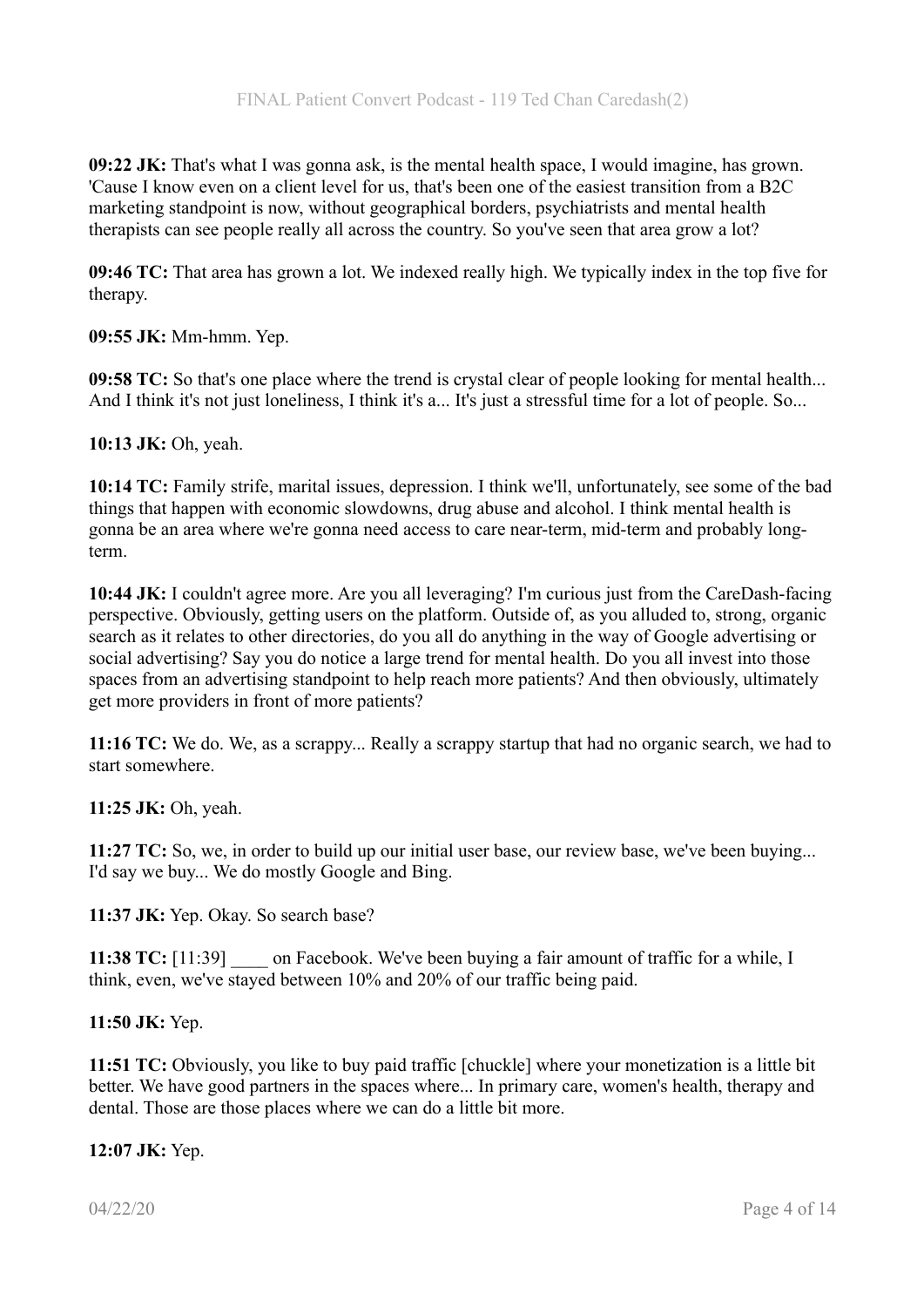**12:08 TC:** We're not top of the... We're not the top there for anything, I think. [chuckle] But it is an important part of how we bring people to the site. The intent is very high on those.

**12:18 JK:** I would imagine. Have you seen... There's been so much talk. I saw some of the larger digital marketing strategists that people read online. Obviously, there's been tons of talk about how cheap a lot of search-based ad stuff has gotten. Have you seen, being specifically in medical and healthcare, even if you look at SEO is down across the whole board, except for restaurant and health, have you seen anything from an ads perspective? Has it remained relatively the same from, say, in general, cost per click or what you're spending? Or have you seen things become more opportunistic and cheaper? What have you seen from a trends perspective in the health space versus what we're seeing potentially in other spaces?

**12:18 TC:** Well, it's... I'd say, it's wild times. So, we have therapy doing... Especially on the teletherapy side, doing quite well.

**13:15 JK:** Mm-hmm. Yeah.

**13:17 TC:** But across other areas, we have seen almost a complete termination of the discussions and...

**13:24 JK:** Wow! Amazing.

**13:27 TC:** We've tried to be respectful. We've had a dentist, an older dermatologist, they're not gonna... Pretty long-term clients of ours suspend their advertising with us, their sponsor listings.

**13:47 JK:** Yes.

**13:47 TC:** They're not open. They're not gonna do tele.

## **13:51 JK:** Yeah.

**13:52 TC:** We're trying to be respectful of that. We haven't seen a huge drop in... We have a display media. We haven't seen a big drop in display media which I thought there would be. Site CPM seems to be holding stable for now. I think pharma is still a big buyer of that and hasn't necessarily changed their commitment to spend anything. [chuckle]

**14:14 JK:** Yeah, yeah. Yep. I could see that. Yeah. What would you... Because you just alluded to that, obviously. Y'all are having a lot of frontline conversation with specialties that either are struggling to keep their doors open or struggling to get integrated into telemedicine, and keep their virtual doors open. What would you say, whether it's on platform or even off in the conversations that you're having, would be one or two of the biggest pieces of advice for practices struggling to stay relevant right now to be focused on? Is it SEO? Is it leveraging visibility on platforms like yourself? What have you seen, based on the conversations that you think would be for the listener out there that may be, "Well, we just shut our doors down and I don't know how to get them back open", you think be the biggest things to focus on right now?

**15:03 TC:** Well, let me... I think I... I do talk to a lot of folks in the space about it in that I think the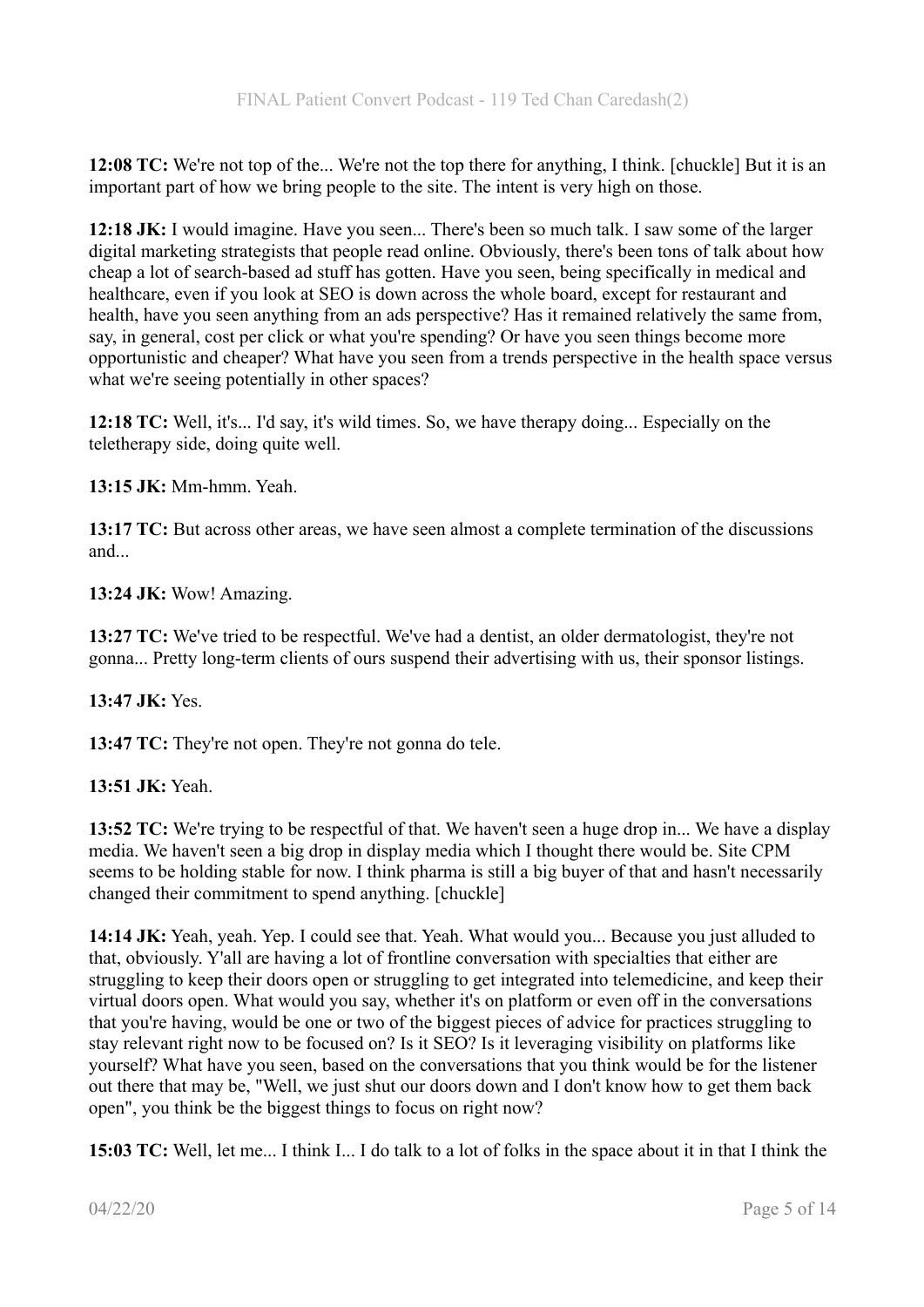big thing is to keep... I don't know of anybody that's done. Right?

## **15:14 JK:** Yep.

**15:15 TC:** That's gonna shut their practice down and walk away from this, and never open back up. I think there still is... You still have to take at least a mid or long-term view.

**15:27 JK:** I agree. I totally agree.

**15:29 TC:** I think the big... I can never help but think about it. You wanna do the work and set up a big inbound funnel.

#### **15:37 JK:** Yep.

**15:37 TC:** I think you get the highest ROI from that, right? So I've always been really big on SEO, on optimizing directories. The directories that bring traffic. Who cares about the... Whatever... The  $[15:50]$   $4000:1$  in...

**15:52 JK:** Yeah, yeah, yeah.

**15:53 TC:** That...

**15:53 JK:** You're getting be swallowed in a mess of waste... A huge waste of time if you do that, too.

**16:00 TC:** Yeah, you could use SweetIQ or something, right? Or your agency can get those for you.

**16:07 JK:** Yep.

**16:08 TC:** For SEO purposes, I think they do matter a little bit. But I think the big thing I wanna say is telehealth is a really big shift, and a totally new competitive paradigm. Look, there are things like dental that are always gonna be local but there's gonna be other specialties where you could compete or get patients from everywhere.

**16:33 JK:** Oh, yeah.

**16:33 TC:** Whether it's statewide or nationally, I think there's a lot of potential gain to that or benefits to that. You could work with the... You don't have critical... If you're an expert in something and those are the cases you wanna work on, you probably don't have critical mass locally to do that.

**16:54 JK:** Yeah.

**16:55 TC:** But you do nationally or potentially, statewide. I think it's an opportunity to be more focused, work in higher margin areas to build a better... Depending on what... Whether you like to see patients face-to-face or have a little flexibility... Build something that is more of a fit, as a practitioner, what you wanna do. I think the flip side of that is it means that big brands that carry authority and expertise with them, like say, a Mayo Clinic or a Cleveland Clinic, or a strongly branded local system can present itself anywhere and compete against you.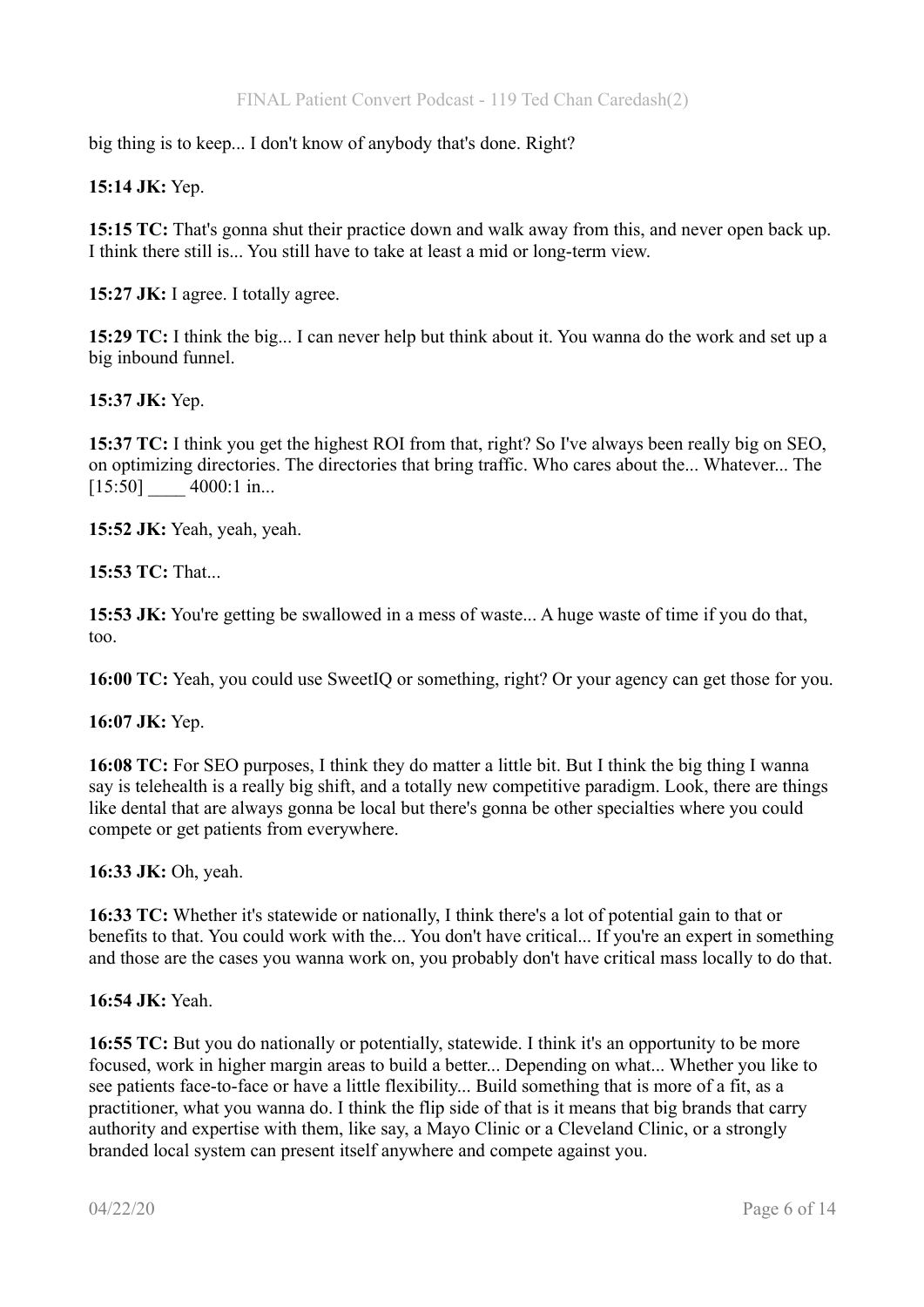# **17:48 JK:** Oh, yeah.

**17:50 TC:** But in this world, you wanna be the expert. You wanna be... You wanna have authority on specific topics that people are looking for. Whether that's word-of-mouth, through directories, through search, you want your brand, your marketing, to present that expertise in a world where competition is just... You can have a health system in Cleveland competing against you for the same patient.

**18:19 JK:** Oh, for sure. That's what's been really interesting. We actually have been working with a provider that has... He's an OBGYN and he's got an OBGYN-based blog, a personal blog, where it's him talking about a lot of... Answering a lot of those 101 questions. Because right now, there's still even a lot, if you do a search, probably in your geographical location that you're listening from, I bet you 80% of the OBGYNs in your area, you'll have a difficult time finding out if they are seeing telemedicine patients, how to book, what if you do have questions or you just found out you're pregnant, those kind of things. And he's answering those questions on his blog.

**19:00 JK:** And we're seeing a massive spike. It's a lot of just simple stuff that you forget, because you do, in a normal circumstance, get to just walk into your OBGYN and ask all of those low-level questions. And now, it's very difficult to get them on the phone or obviously get into the office. If you see an opportunity there as a provider to get into storytelling and to get into thought leadership, there's a huge opportunity right now to answer what seem like simple, stupid questions, but they could create massive amounts of trust equity, especially when we come out of this down the road.

**19:38 TC:** Exactly. Yeah. I think this whole telehealth piece, it really is an opportunity to transform what a physician is working on.

**19:50 JK:** Mm-hmm. I agree.

**19:52 TC:** And who they see. I think if you have a broader base, you can pick and choose your patients more and I think that's the number one thing. We always ask what patients do you wanna see? And if you're a doctor that's never gonna prescribe opioids, there's a very specific type of pain patient that you'd never wanna see, right?

## **20:19 JK:** Yep, exactly.

**20:20 TC:** You need to communicate that, use access to a larger patient pool statewide, nationwide to build the practice and the patient base that you wanna build that fits the expertise that you have.

**20:34 JK:** Yep, I couldn't agree more, and going back to what I was talking about, too, is like Facebook groups and there's just so many areas that just people are dying for information and if you can figure out the patients you wanna see and how you can serve them even online, I think there's a huge, huge opportunity right now. We were talking to an ENT the other day and I just think providers, especially in the surgical specialty space, just have to be willing to think outside of the box on what they do and how they can use their medical degree to continue to provide value to patients, 'cause it may not be in the OR at the moment, but maybe you're an ENT and you do sleep medicine. Can you find at-home sleep tests that can be dropshipped, so then you can see patients if they're symptomatic.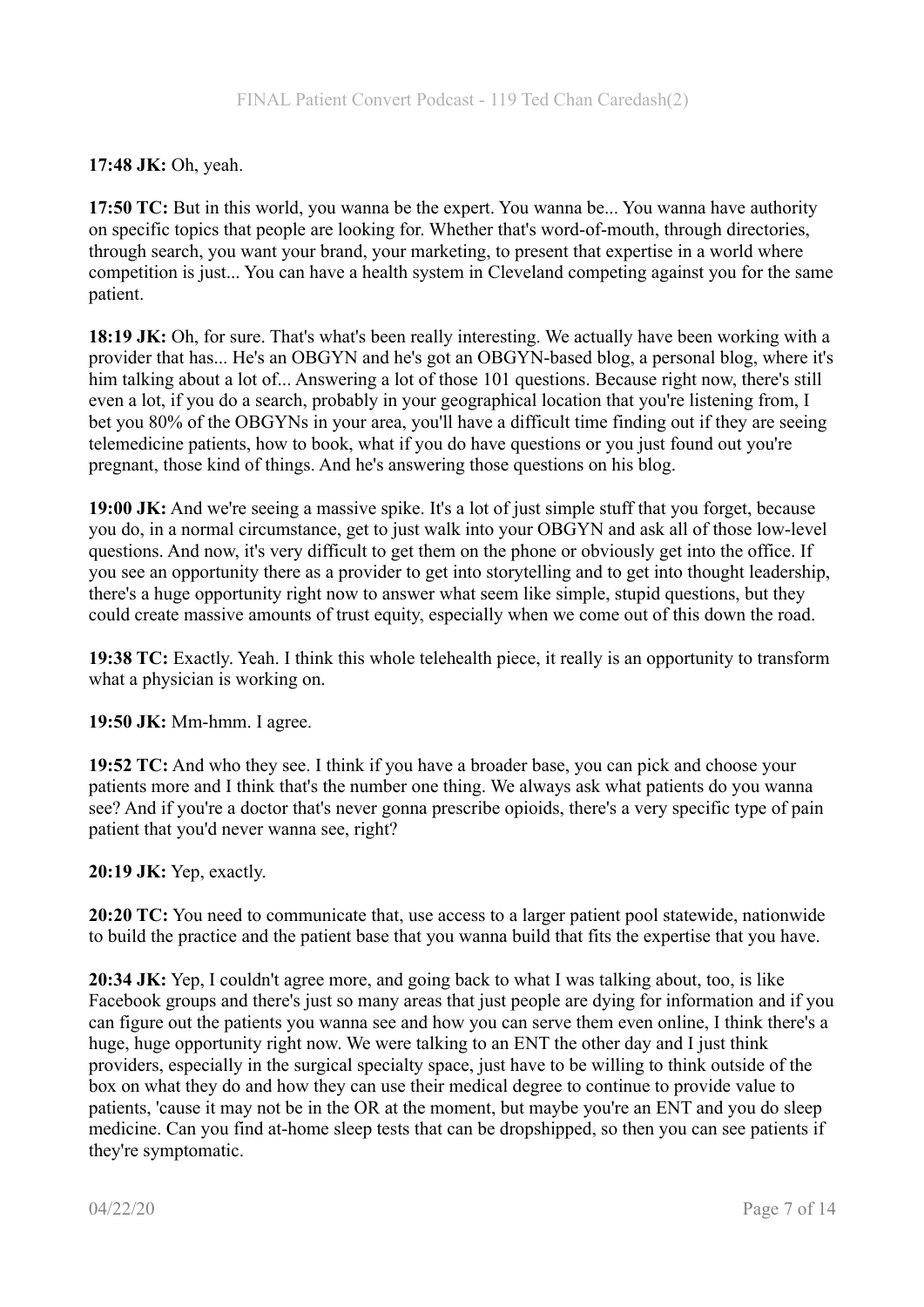**21:23 JK:** It's finding creative ways I think that if you can do things like that then immediately your world gets a lot larger because you don't have geographical marketing boundaries anymore, so you can go after markets that are cheaper or markets that people aren't advertising in, and get really creative. That's the big thing we've been preaching to our practices and our clients is, you've gotta be willing to be creative and think outside of the box and figure out what's profitable, but at the same time, figure out ways that you can continue to provide comfort and value to your patients.

**21:57 TC:** Yeah, I think that's an amazing way to think about it. And I think these next three months to two years, it's a new paradigm, so people are gonna be looking for healthcare in a completely different way.

## **22:13 JK:** Oh yeah.

**22:15 TC:** So, you're gonna see... You're gonna see a lot more... I don't know what the right term for it is, patient liquidity, right? I've got the same dentist for 15 years, I've got the same primary care physician for 15 years, so I really, for the first time, this is the first time I'm even looking at things like tele-urgent care, tele-primary care, 'cause I realized, I never really, myself, all day in the middle of this, I never thought about having a virtual primary care physician. And now I'm completely looking at SteadyMD or one of these virtual concierge practices.

**22:58 JK:** And what you just said is interesting too, to me because I think over the next six months, one year, two years as the patient dust settles, so to speak and people become much more comfortable with what you just alluded to, then it's marketing, it's how easy is it to onboard and become a patient of that practice? What is the UX/UI experience, what is the value they're providing to you? It becomes all of those branding and packaging, and price transparency and ease of use for their platform. It's all those things you need to be focusing on because even if it is athome sleep medicine test, are you gonna be better packaged and better ease of use for the patient to interface with than the other guy that may be on the other side of the country? It's like what would you look for, Ted, like you just mentioned, I've never thought about having a virtual primary care. Well then how are you gonna make the decision between one that you find online and another one you find online? And that's what people need to be thinking about.

**24:02 TC:** I was just thinking about it because I'm up and my primary care physician actually moved, so I've gotta find another one and I actually have to at least declare one. I was looking... So do I want a... I can just go on a directory, I pick a random one and I never actually really see them anyhow, both because I'm pretty healthy and whenever I go, they just have a nurse practitioner there anyhow.

**24:32 JK:** Yeah, yeah, exactly. When do you see an MD at a primary care practice anyways?

**24:36 TC:** And then I'm looking at the telehealth options on CareDash, and these guys, there's SteadyMD and MDVIP, and some concierge practices, and I'm looking at the site, this guy is like CrossFit champion, tilts towards functional and sports medicine... And Justin and I were talking earlier, we're both athletes, so we retain our weekend warrior status or college athletes... This is awesome, I want this and maybe my primary care physician here in Boston is a badass CrossFit athlete, but he hasn't told me.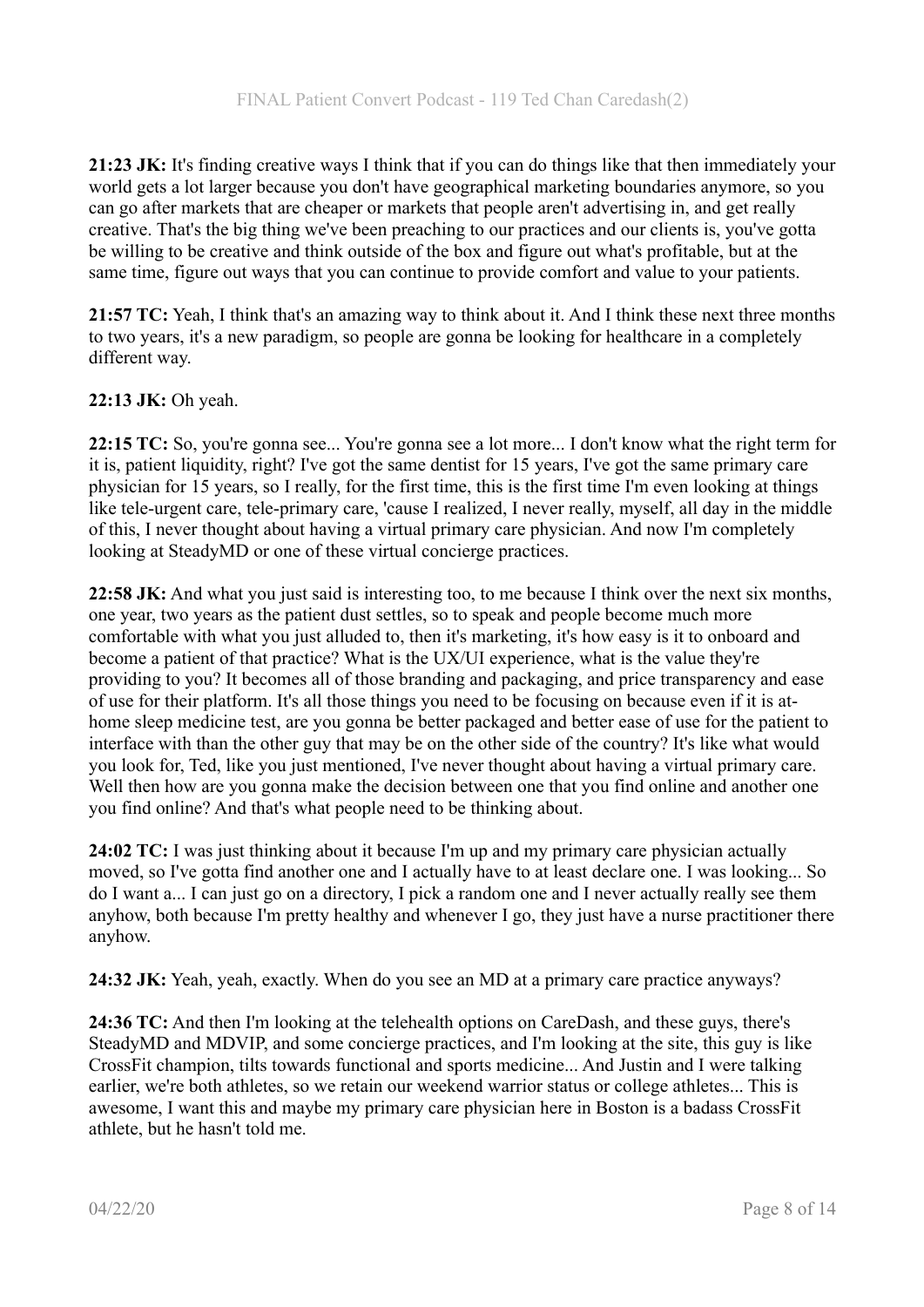#### [overlapping conversation]

**25:18 TC:** Certainly, the large regional health system practice isn't putting that in his bio, I don't think. They might say hobby biking or something, but this thing is better, this is about making a personal connection.

**25:33 JK:** Exactly. Oh man, love that, the art of storytelling, that's why it's so important for providers to be engaged in this process, is patients want to know the value you can provide to them. And I think as raw and authentic as you can be, the better. Like you said, I wouldn't know if that guy was or wasn't. And then this virtual landscape, those can be big differentiators is, how well, without ever seeing them, you can get to know a provider and what they're all about.

**26:03 TC:** We show people like... I have a slide that's patient marketing content, we show a good patient profile on CareDash, one that converts well, people land on it and they're likely to call and make an appointment. We see a bad one, show a bad one. And it's like night and day, right?

**26:26 JK:** Just talk to me about what that good one looks like, what jumps out at you inside of there? Obviously, we don't have the slides in front of us, but when you're looking at it visually really quick, what jumps out at you usually?

**26:38 TC:** I think it's the level to which a doctor communicates their expertise in a personal way that meets the needs of the patient that they actually want to bring into their practice. When I started building the site, I had a really one size fits all of what an ideal patient experience looked like, but patients wanna know what differentiates your practice to them. Some patients... Look, imagine you're a shift worker with limited transportation and child care, and you're paid hourly and your boss is not really understanding, you might just... The most important things to you might be price, courtesy, and timeliness.

**27:21 JK:** Yeah. Yeah, it's very true.

**27:24 TC:** I know doctors especially hate to hear this, but it's a service business, but...

27:29 JK: It is. Bedside manner and wait times, and all that stuff [27:33] matters to people.

**27:35 TC:** And so, if you are the world expert in some topic and patients wait months to see you, and then once they wait, once they get to you for... They're gonna wait two hours in the waiting room, that's okay, just say it, right?

#### **27:53 JK:** Yep.

**27:53 TC:** Just... Right? "I'm the world's best rheumatologist for people who have severe elbow pain. That's a thing. Look, it's very... I can be busy, but I can guarantee you this expertise."

**28:12 JK:** Yeah. Yeah, I think that's a great point.

**28:14 TC:** Just provide an authentic view of the... Whether it's physician, dentist, therapists, map it to real patients' needs and those are the patients you're gonna, that are gonna resonate. And the reviews are just gonna corroborate that position.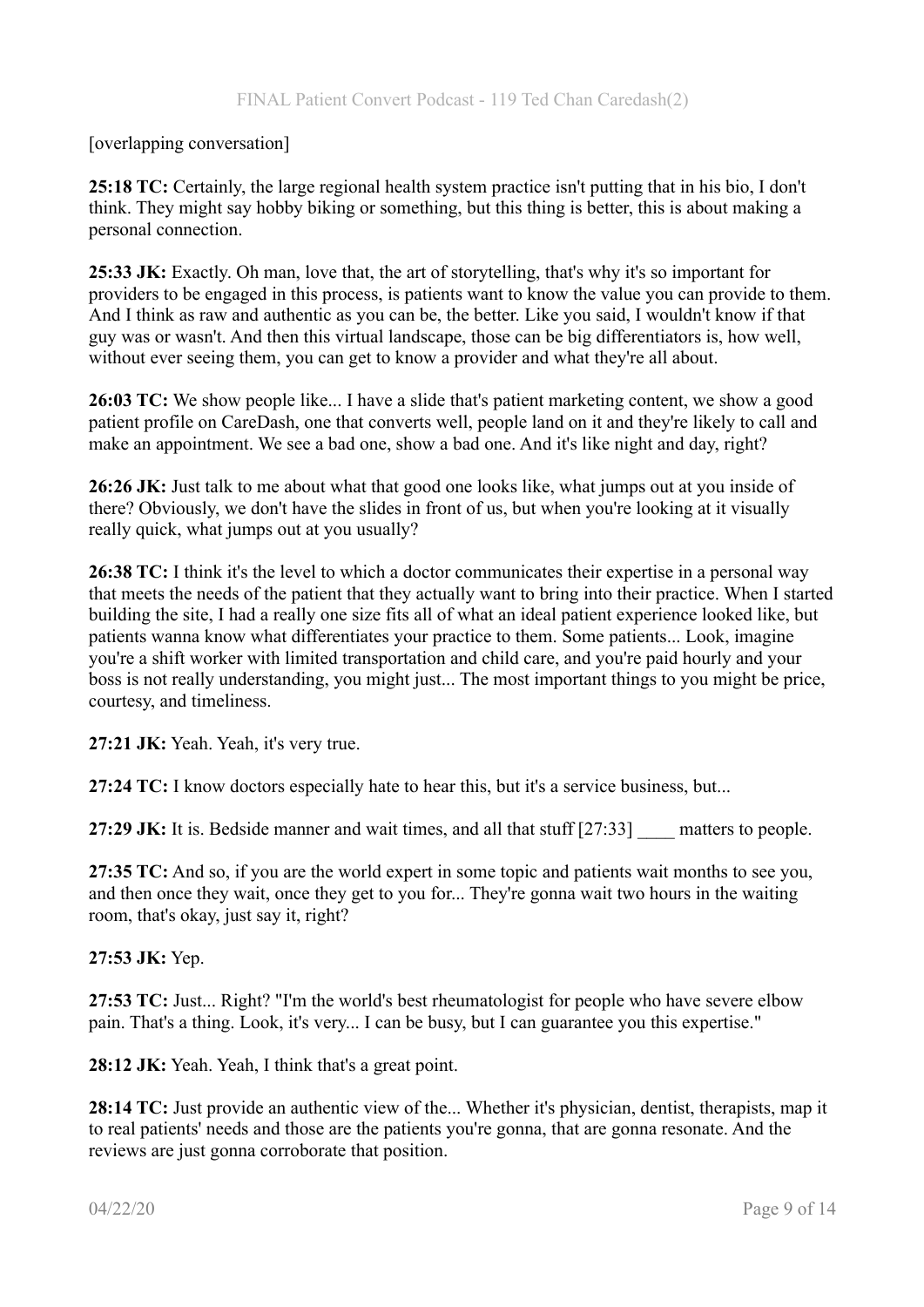**28:29 JK:** I totally agree. And I think what we've seen too, with our providers and I think there's still a hesitancy to go out and kinda share your knowledge, it's like, "Well, I'm too niche-specific, or are there really people that are reading on this topic that I am most passionate about?" And I think you would be, if you're willing to invest in it, absolutely shocked. Like they say that there's a Facebook group for everything, there really are people whose lives have been touched by whatever specialty it is you do. And we have a provider that just focuses on... He's infectious disease, so it's like, "Well, who's reading an infectious disease blog?" Well, he's talking about autoimmune diseases and chronic sinusitis. And you would be amazed how personal it is that people who are dealing with CVID, that there's actually a doctor out there talking about case studies and making them feel like their voice is being heard, and that creates a really, really strong emotional and trust connection with a provider that they don't even know. And there really is. There's a voice for everyone, there's topics that patients are interested in all the way across the board.

**29:40 TC:** Yeah, exactly. Perfect example.

**29:42 JK:** Yeah, and that's why we just... You've gotta get out there and if you're willing to talk, you're willing to take the time to invest in providing some of your expertise, you're gonna get it back tenfold over time. Obviously, there's some marketing components involved, but you'd be surprised if you're willing to invest in it the right way, no matter what specialty or what surgical focus you are, that there's patients that are out there that, especially more than ever as you know, with the rise of websites like CareDash that were maybe even so foreign 10 or 15 years ago, patients are their own health ambassadors now. So they wanna research, they wanna find their own health journey, they want people that are invested in finding the root of the problem. And so it creates a big opportunity I think for providers to take advantage of that.

## **30:27 TC:** Exactly.

**30:28 JK:** So I've got... This wasn't in, I sent over a couple of questions before. This would be a little bit of a curveball, but I wanted it to...

**30:35 TC:** Oh no. Curveballs are great.

**30:37 JK:** [30:37] as possible is, whether it's been influenced by COVID or not and maybe you did have one or not, I'd be curious, what is your word for your organization for 2020 and why? And whether you have one now or it's out of COVID has come, what do you think is your word or your focus for your organization or what you would like to say even be remembered in 2020 for?

**31:03 TC:** Yeah, I think our focus is always on transparency.

## **31:09 JK:** I love it.

**31:10 TC:** But the biggest area we're working on, if I had to pick one word, is hospitals. So very quietly, we have become one of the leaders in hospital reviews, so we have some very big initiatives in that area that we're rolling out, that allow patients to see a different outcome and ranking metrics for hospitals. So that's a big push, that'll come out later this year.

**31:39 JK:** Well, that's fantastic.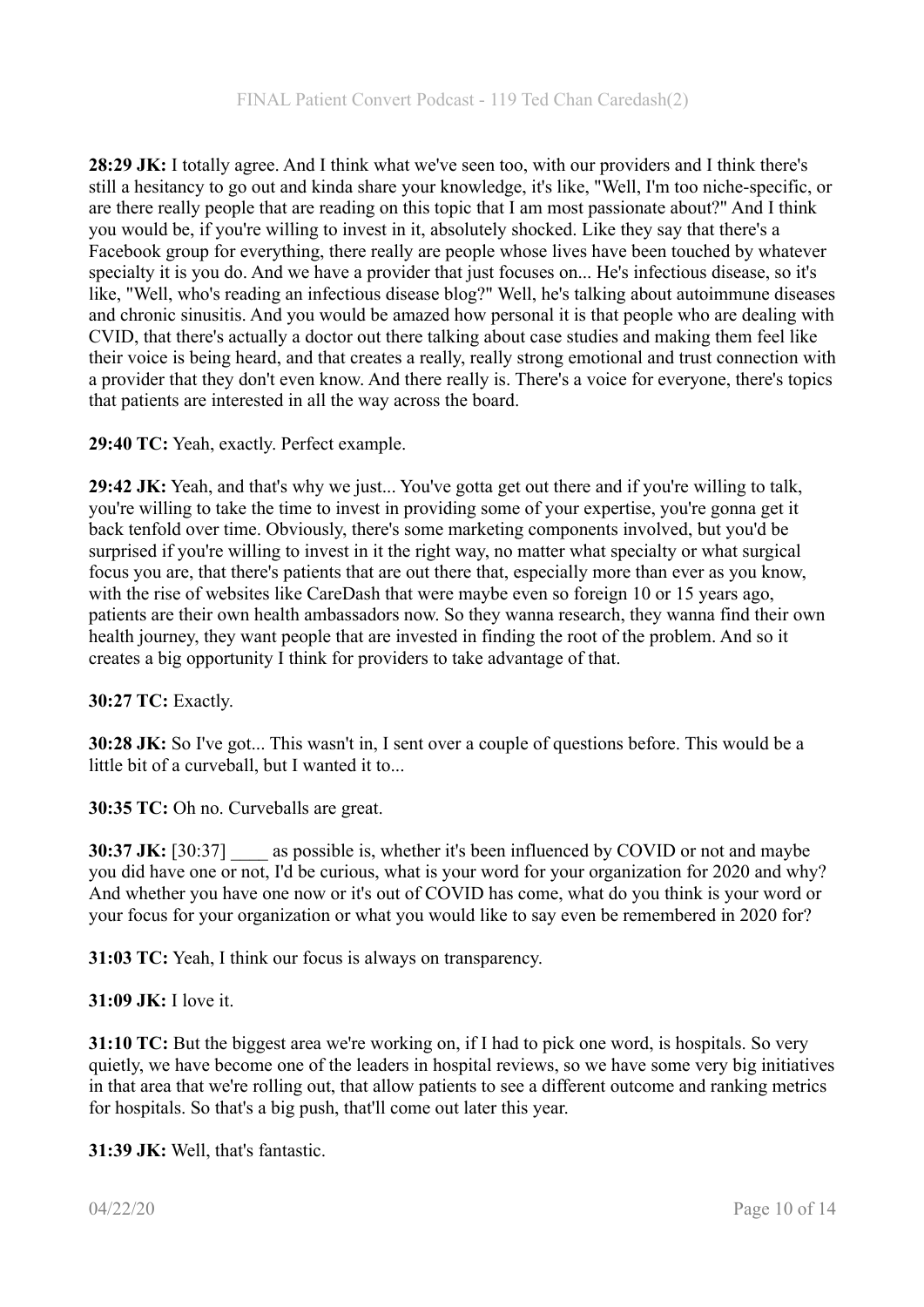**31:41 TC:** Yeah. And no, I think the other piece we really try to be is we wanna be a leader in having healthcare, in the front door of healthcare via an open ecosystem. Part of that is, we'll work with anybody who wants to give us data, we collaborate with everybody and take data from everywhere, we don't make it use a specific scheduling system, we're working on some integrations, but we're not gonna say, "To set your appointments, you have to use our booking software."

## **32:01 JK:** Yeah. Yeah.

**32:19 TC:** So I think those are big parts of continuing the vision of having healthcare be more open and transparent. I'll stop there.

**32:29 JK:** That's great. I think that's been what patients have been asking for, for years and years, and I think it's great. The consumer-facing softwares or products like yourself are really driving that healthcare transparency that we've been long looking for and wanting on the patient end is to be able to figure out who providers really are or what practices are really all about, and getting quicker access to care or those kind of things. And I think CareDash has been one of those, obviously the leaders over these years, as y'all have grown and creating as much transparency as possible, and I think that's really big for patients.

**33:04 TC:** Yeah, one of my favorite things I see is we know that some of our competitors are watching very closely, so we'll see that... We'll do a press release on something and then we'll see them roll out the same feature a quarter later. We love that. That's...

**33:24 JK:** You're onto something, if they weren't chasing you, then there may not be a market for it. I think that's always a really... That's a good, positive.

**33:31 TC:** This is [33:31] better, right? Not everything has to be purely a win for yourself. There's enough for all this. I do think, healthcare, the search that we compete in, is a little bit of a zero-sum game, there's enough dying, old companies, the websites are barely maintained, like RateMDs that we could take traffic from together, and we can make the patient experience better in the long run. So, if Healthgrades wants to copy, if WebMD wants to copy, go for it. Let's all make the patient experience better.

**34:13 JK:** Yeah. I couldn't agree more. We had a long conversation. We've grown a really close relationship with another healthcare marketing agency and that's what we did a podcast on is just, in the spaces that you're in, there's room for everyone and the more that those type of innovations are being developed across the board, the better it is really for, like you said, the end user, in this case, the patient experience is if y'all are creating something innovative and it's rolled out on another platform, it can be beneficial for patients across the board. And obviously it's a reaffirmation that what you're doing is you're being a leader and an innovator in the space and that there's viability to what you're doing if you've got other large organizations trying to replicate what you're doing as fast as possible. If you look at LinkedIn, for instance, they've obviously been looking at what Facebook is doing and trying to adapt it as best as they can, and that's only made LinkedIn more valuable over time as they've rolled out LinkedIn Live and some of the other features.

**35:15 TC:** Yeah, no, totally. And I think it's one of these things where patients are savvy, it's like with travel or restaurants, you've got a spidey sense when it comes to sites like, is this a real review?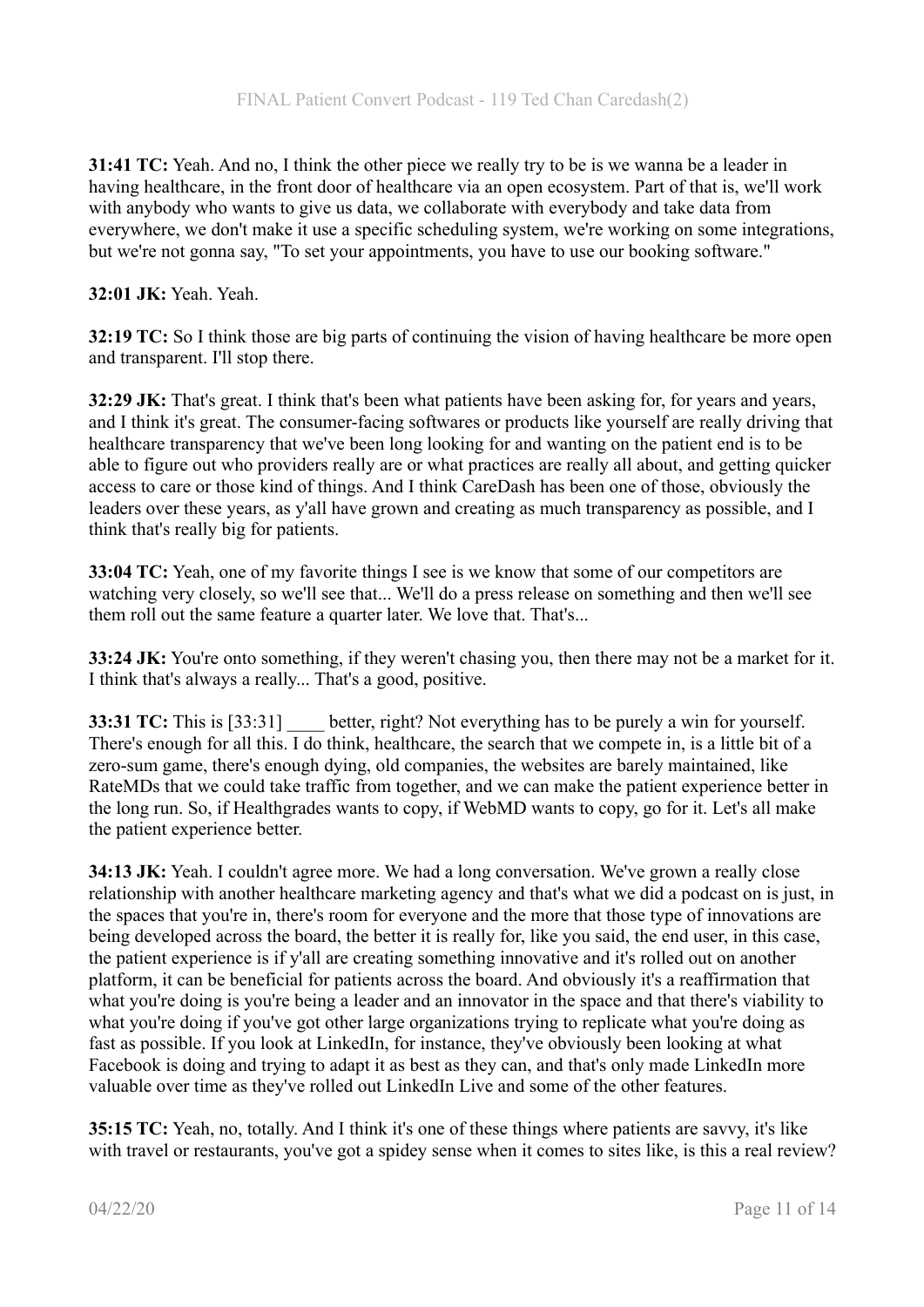This restaurant just opened and it has 25 five-star reviews, right? I have some concerns about the GMB product, whether people making decisions off that is a good idea or not.

**35:47 JK:** Yeah, it's always just like what happened with Yelp and they've been, especially in the healthcare space, on the downhill slide, I think it's always dangerous when a search-based product like Yelp and now GMB, since they've made the shift into really controlling the localized search environment, when it becomes that important and that relevant, it's always gonna get skewed with scaminess, because it's just a way to make a quick buck. And so it's always a dangerous game when you have something that creates that much influence over a search environment or advertising environment, whatever environment it is, there's always bad apples out there.

**36:27 TC:** Yeah, one of the things I observe is... So we built our hospital review set through patient surveys and we found the average review is something like a 4.2 out of 5. And if you look at the GMBs for hospitals, they're ones and twos, a lot of systems don't bother managing them, but everybody's, even just for directions, they're Googling and seeing that low GMB rating. And I think it sets a bad mindset going into care, right? If you work with hospitals and health systems, like I talk to them and you talk to them, and there's a lot of people who really care and they're really passionate about their job, there's not... The American healthcare system's not perfect by any stretch, but I think that sort of 4.2 out of 5.0 or 8 and a half out of 10 patients being happy with their care, feels about right to me.

## **37:38 JK:** Yeah.

**37:39 TC:** But with GMB, there's so much complain or bias... With Yelp. Yelp is the same for hospitals and health systems.

**37:52 JK:** I can imagine too, that, the economic, especially a larger healthcare system like you just mentioned, what the potential economic impact of that is, because you think of the swath of patients that they have when they reach that, having, like you mentioned if it is internal, from a scoring perspective, 4.2 on average, but then you've got these GMBs that are doing ones and twos, the amount of patient care impact that that is having on an annual basis, both economically as well as just pure patient care. It could be turning away tens of thousands of patients annually.

**38:17 TC:** Yeah, I think it could be the case, although in general, I think their local competitors are not doing that much better.

**38:17 JK:** Yeah, it is very weighted across the board, for sure, when you do a search. It seems like as patient volumes increase, even large orthopaedics that we work with, and stuff that it seems to be a sliding scale of the worst, the reviews get the larger of the organizations, and I just feel like... You mentioned that it's not necessarily the correlation at all because we work with some incredible organizations that it just seems like that's a stretch to me.

**38:17 TC:** Yeah. So the complainer bias is crazy, right? So it's really easy to leave a GMB review now that everybody has a Gmail account.

## **39:16 JK:** Yeah. Right.

**39:17 TC:** And we see our organic arrivals leave... The review average is something like a 3.1 or a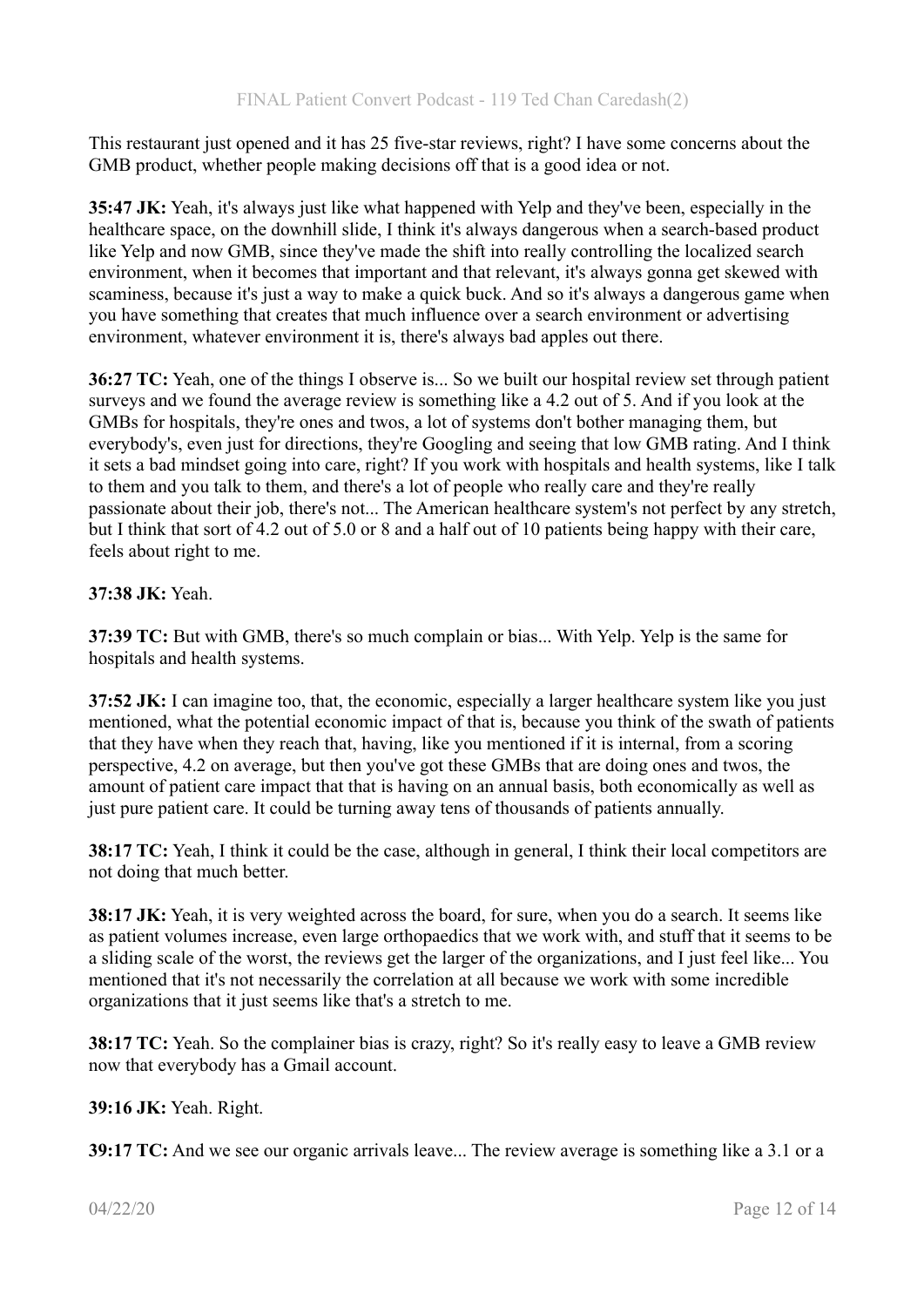## 3.2, and that's true across practices. And it's like, you saved my life or you ruined my life.

## **39:35 JK:** Yeah. [chuckle]

**39:36 TC:** And hospitals, hospitals get even worse because they... I'd say that hospitals do struggle with things like billing and communicating billing, and you see tons of complaints around that. So, that's always gonna be an area where somebody is mad about getting overcharged or not getting some service that they needed and they're paying... Or they're gonna leave a negative review, and the first place to do it, it's GMB, right?

**40:11 JK:** And that's where we see it all too often is the the billing side of things, which there's only so much you can do getting ahead of the curb. And it's obviously much more of a beast on the hospital level when you're dealing with it. And the private practice sector deals with it a lot too, it's just... No matter what you can do with price transparency and getting ahead of it, and communicating billing to your patients and all that, that's like numero uno negative reviews, for sure, is either a lack of understanding with what's covered with your insurance or getting a bill that you feel is unfair, no matter really what the practice can do on the front-end to try to cut that off before the issue can arise. Because they don't have incentive either to do point-of-care that you then get a bill that you refuse to pay. It's like, well, they're gonna lose out on money as well, so it creates a tough environment, for sure. And that's what practices are always like, "Well, I don't wanna deal with reviews because it just gonna be a bunch of pissed off patients that are mad about their bills."

**41:08 TC:** Right. Yeah, and we... One of the interesting things is we do see... We have a reply function to reviews, and I think it's something like 15 or 20%, especially the billing-oriented ones. They get... The negative reviews get revised upwards after a reply. They either get to leave it or revised.

**41:34 JK:** So, it's patients wanting to be heard. That's interesting.

**41:37 TC:** Yeah. Well, it is incredibly incoherent way I've just said, [chuckle] but 15 to 20% of negative reviews that get replied to results in that negative review getting removed or improved.

**41:53 JK:** Wow, that's really good to know. Another reason to handle, obviously, you have to be HIPAA aware when you're doing so, but again that's another good thing to keep in mind. What y'all are seeing is, if you handle it with kid gloves and you handle it so the patient feels heard, there's a good... There's a pretty decent chance that you could have it elevated or removed. That's a really good thing to keep in mind.

**42:15 TC:** Yeah, I think there's a few reasons for that. One is being heard, two is... Well, I just think the doctor  $[42:22]$  runs totally their stuff, right?

## **42:23 JK:** Yeah. [chuckle]

**42:25 TC:** But three, it just gets resolved. It's when people... The reasons people write negative reviews, they want something resolved, and once it's resolved, they don't really want... They don't necessarily want a record of their care up there. Sometimes you have to ask. I imagine sometimes you have to actually ask but yeah. And timeliness matters. So, if you see the review right away, it's within a day of the appointment, you can get it resolved quickly. If it's too... If the review is up the